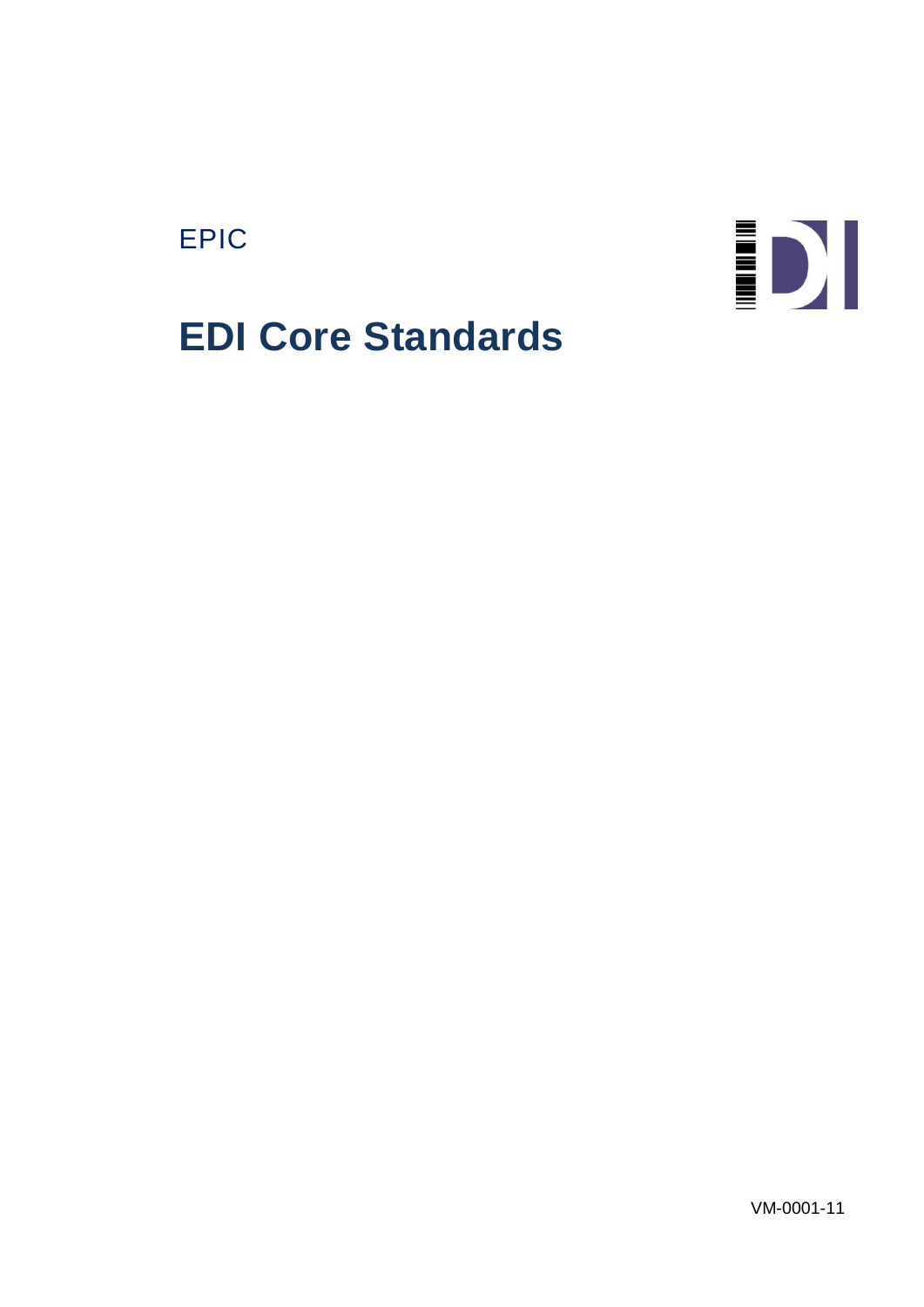Copyright © Data Interchange Plc

Peterborough, England, 2012.

All rights reserved. No part of this document may be disclosed to third parties or reproduced, stored in a retrieval system, or transmitted in any form or by any means, electronic, mechanical, photocopying, recording or otherwise, without the prior written permission of Data Interchange Plc.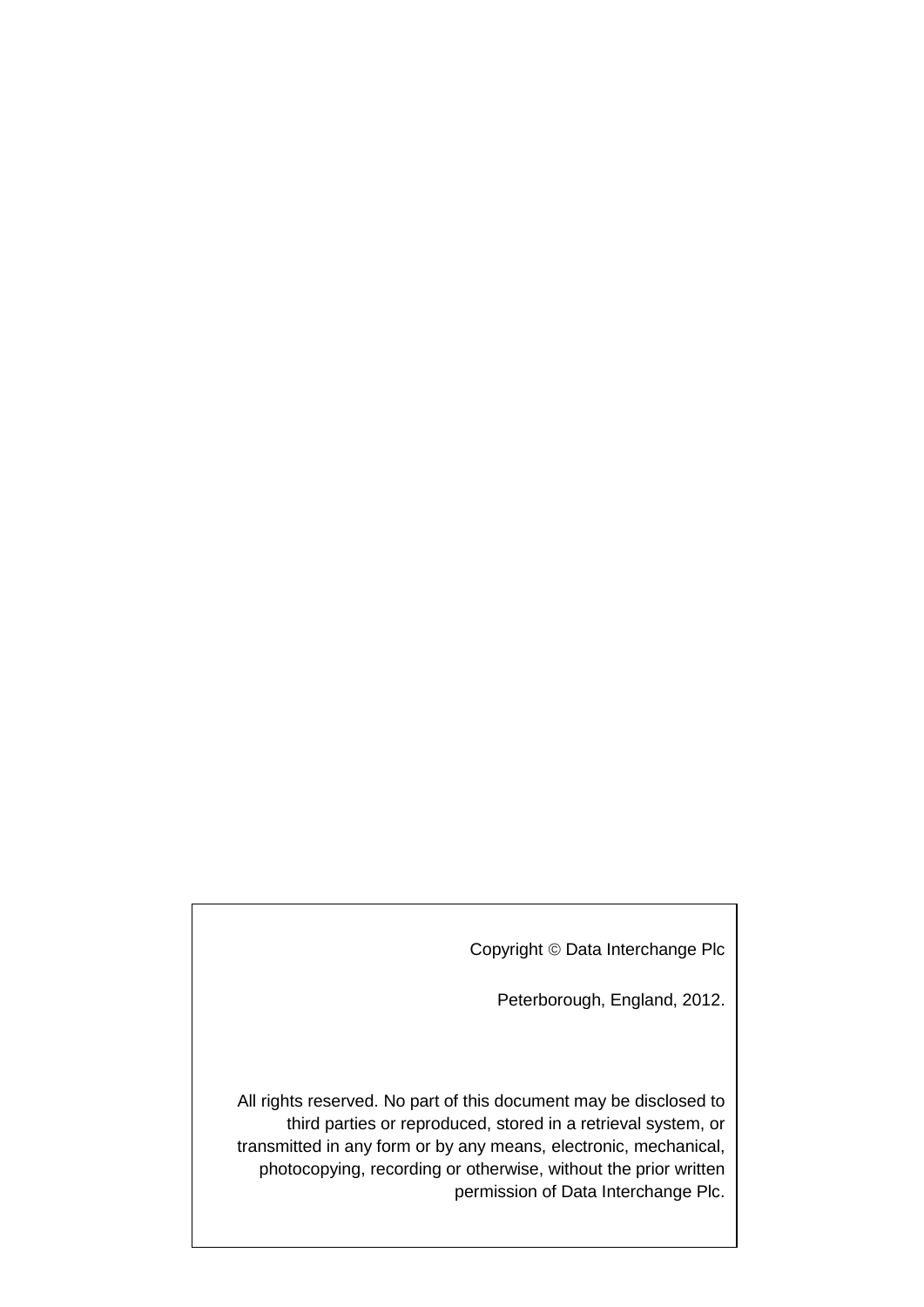# About this book:

This book contains information about EDI standards.

# Who this book is for:

The book is intended for readers who wish to know more about EDI standards.

# What you need to use this book:

There are no prerequisites to this publication.

# Related Publications: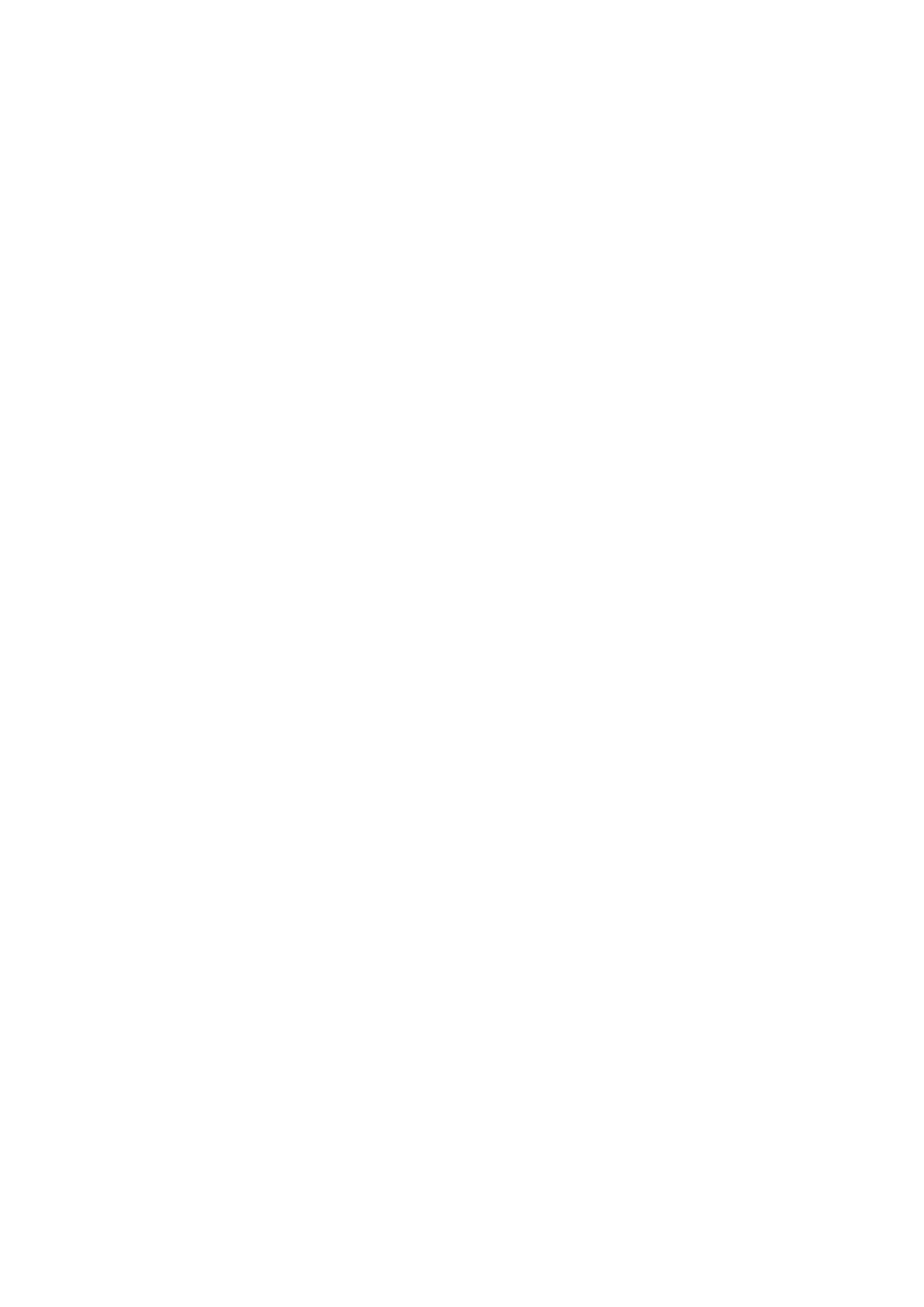### **Table of Contents**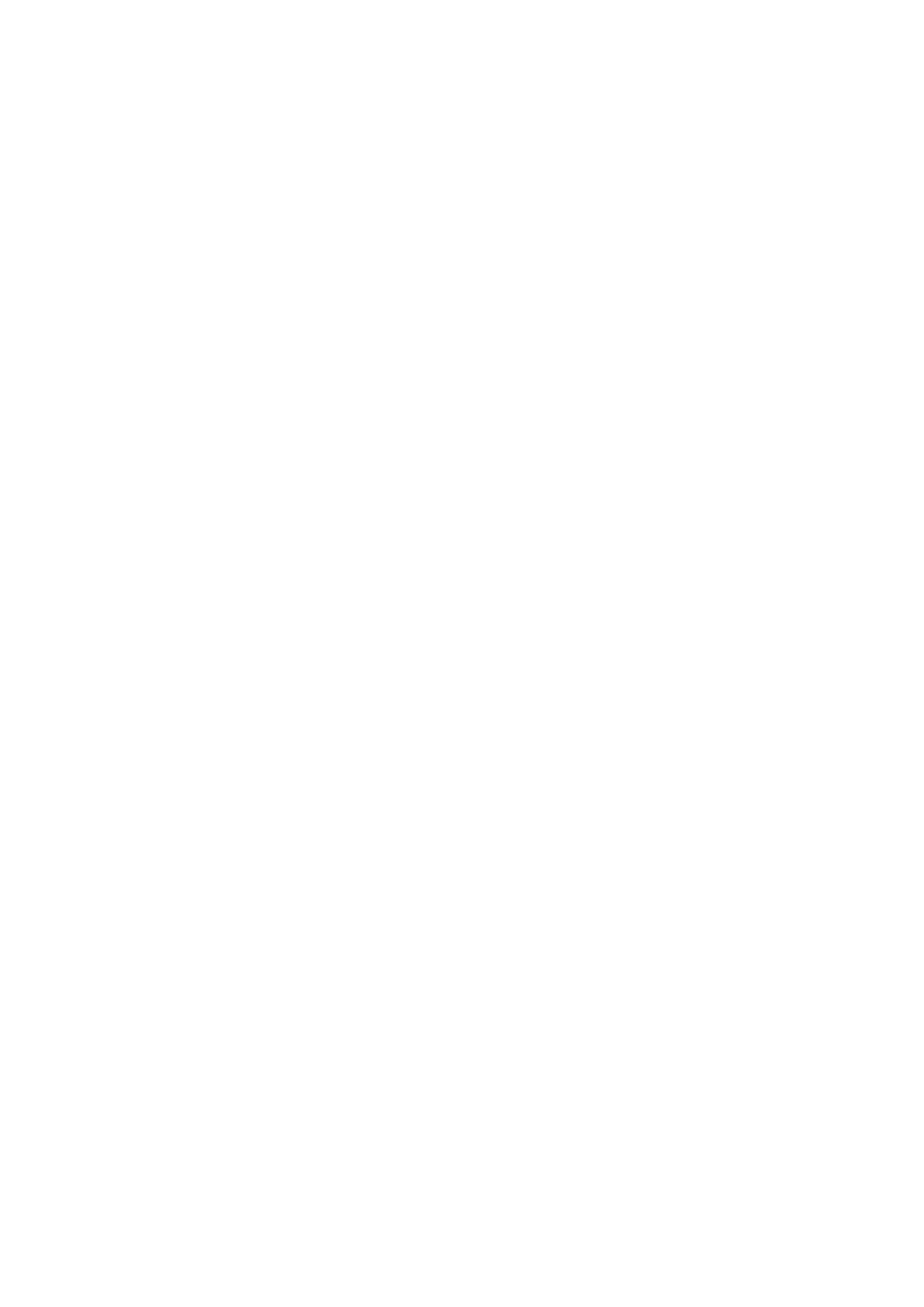# <span id="page-6-0"></span>**1 A beginner's guide to EDI**

### <span id="page-6-1"></span>**1.1 What is EDI?**

EDI stands for Electronic Data Interchange. EDI is the exchange of structured data in electronic form direct from one computer system to another. The data is transferred electronically between two parties, usually a **supplier** and a **customer**.

*The two parties are known as trading partners. The most common trading partner relationship is that of supplier and customer. Sometimes there may be a different relationship, such as that of seller and buyer, payee and invoicee, or supplier and carrier. Each trading partner may play different roles during the business process, as illustrated in the diagram below, or each role may be played by a different partner.*



The data transferred between the trading partners is business data, such as orders, despatch advices and invoices, in the form of standardised documents. They have to be standardised so that they can be deciphered by the computer system that receives them.

### <span id="page-6-2"></span>**1.2 Advantages of EDI**

One of the aims of EDI is to reduce the time taken for documents to be transferred between trading partners, and, where possible, to remove the need for the keying in of data to their computer systems.

In order to conduct business, the customer and the supplier are involved in a two-way communication that includes some or all of the following actions:

- The customer requests a price list from the supplier.
- The supplier sends the customer a price list.
- The customer and supplier agree a contract for the supply and purchase of products/services.
- The customer sends an estimated order (forecast) to the supplier.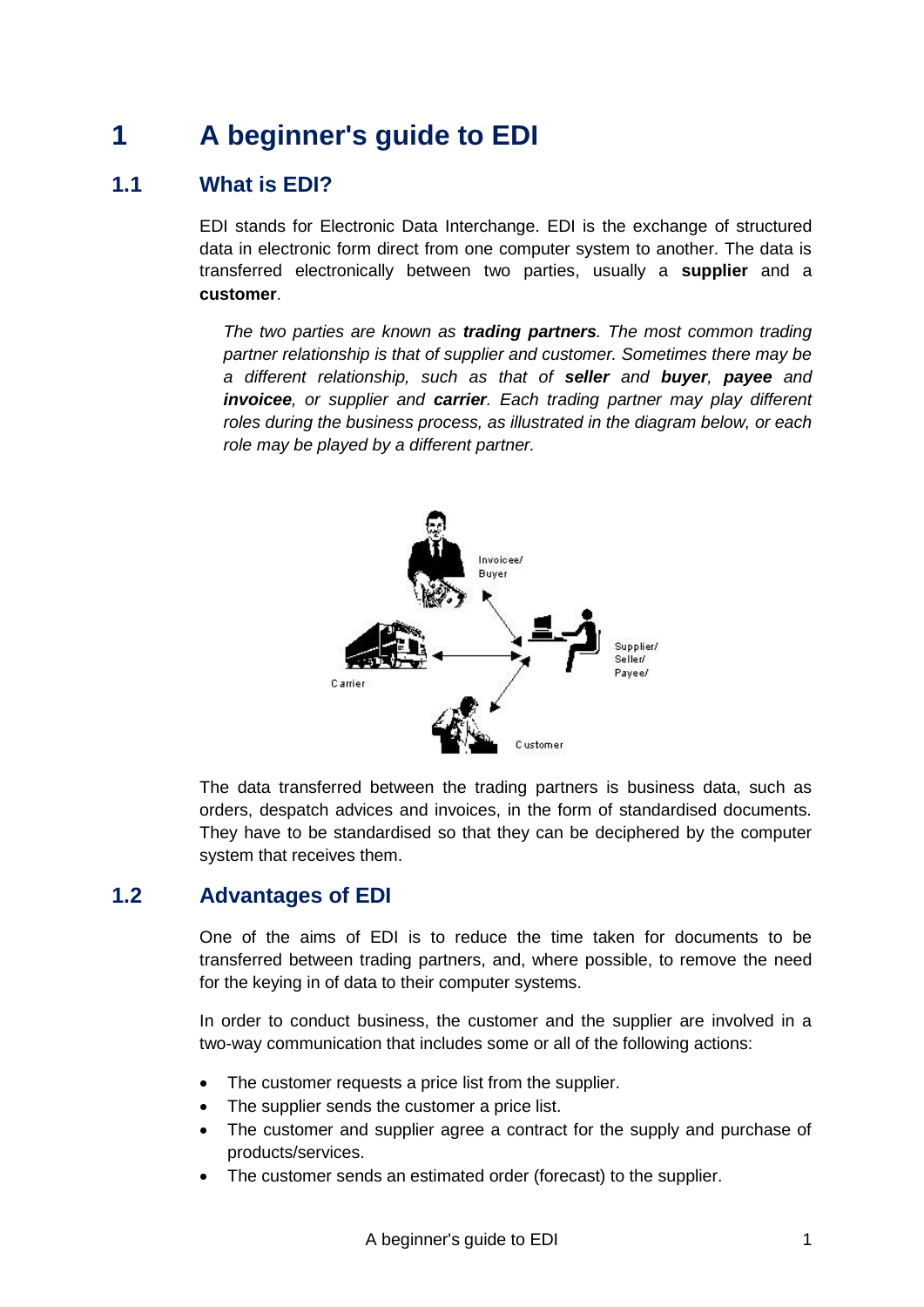- The customer sends a definite order to the supplier.
- The supplier sends an order acknowledgement to the customer.
- The supplier sends an advance shipping notification to the customer.
- The supplier ships the order together with an advice note.
- The customer receives the goods.
- The customer sends the supplier confirmation of delivery.
- The supplier invoices the customer for the order.
- The customer, upon receipt of the supplier's invoice, checks that the goods delivered match the goods being invoiced, and then pays the supplier.
- The customer sends the supplier a remittance advice note.

Before EDI, these business activities would have been formalised by the use of paper documents, such as a Purchase Order or an Invoice. These documents were used to state requirements, make agreements and provide other kinds of business information. Since they were paper-based they had to be posted or faxed. Posting involved extra delay, which meant that the data could be out of date by the time it was received. Both posting and faxing meant that data contained in the documents had to be typed into the computer system when it was received.

With EDI, the time taken to transfer information electronically between trading partners is minimal. In many cases, partners can communicate with each other directly, so that data transfer is practically instantaneous. Even when communication is via a third party the information is usually available within minutes.

Another advantage of EDI is that data received electronically can be integrated into existing computer systems without the need for time-consuming and errorprone manual data entry.

### <span id="page-7-0"></span>**1.3 What is EDI for?**

EDI makes it quick and easy for trading partners to send each other information relating to their everyday business transactions such as ordering, shipping and invoicing.

It not only speeds up these transactions but increasingly, as more companies integrate their internal business systems, results in fewer errors because less data has to be processed manually.

### <span id="page-7-1"></span>**1.4 What does an EDI document contain?**

For both paper documents and EDI documents, there is always a minimum amount of data required. Without this minimum, the document does not fulfil its purpose. For example, an order should state which products are required, what quantity of each product is needed, when they should be delivered and to which address they should be sent. If the delivery address is not given, we would end up with the situation where the goods have been produced and packaged up, but left lying around because we don't know where to send them!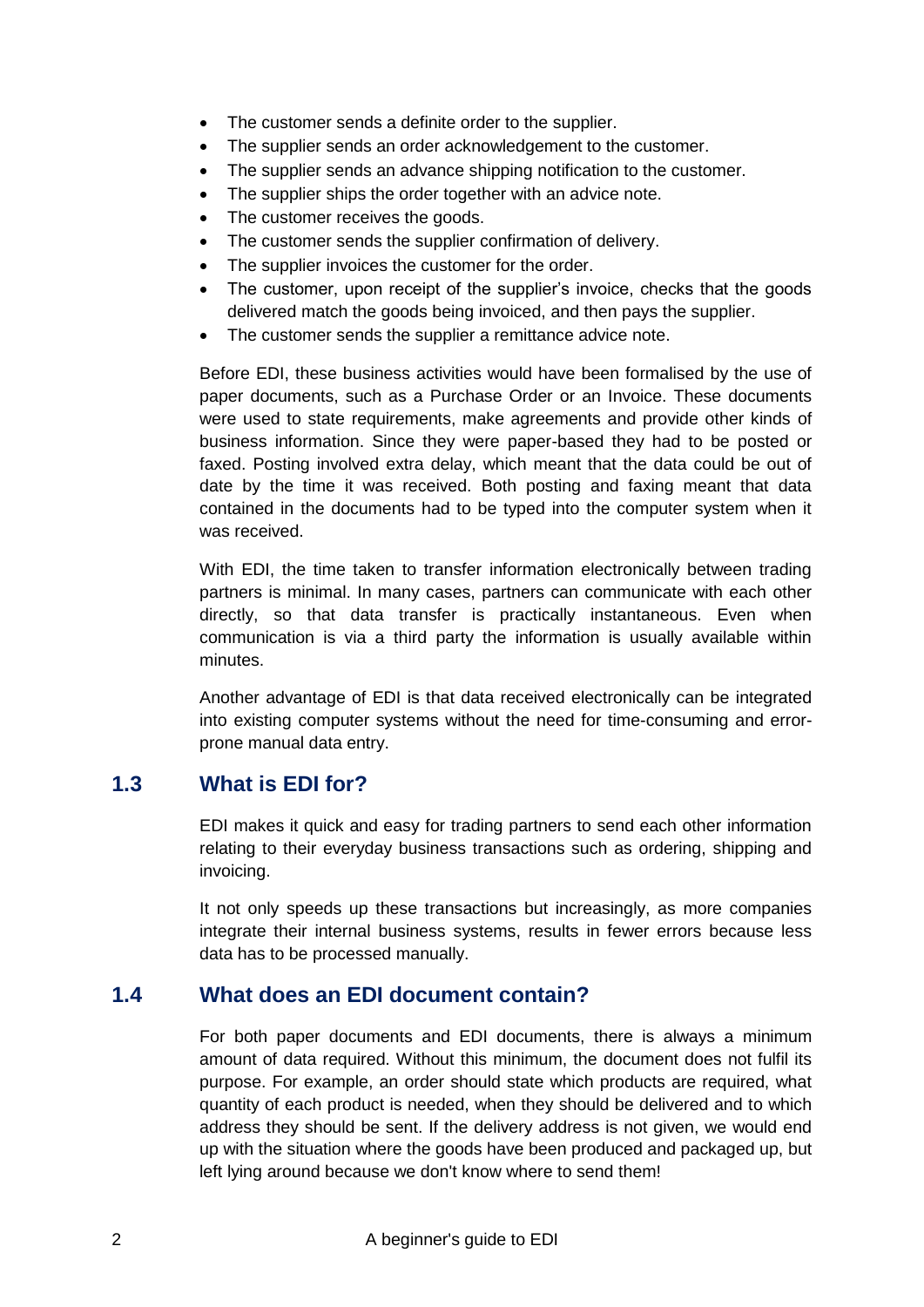The data contained in the electronic documents is essentially the same as that which used to appear on the paper documents. Let's take a look at the information that might appear in each type of document....

#### <span id="page-8-0"></span>**1.4.1 The Order**

We would expect an order to provide the following details:

- the name and address of the customer who is ordering the goods
- the products/services that are required
- the required quantity of each product
- the date(s) on which or by which the products/services must be supplied
- the place(s) to which the products/services must be delivered

#### <span id="page-8-1"></span>**1.4.2 The Despatch Advice**

We would expect a despatch advice to provide the following details:

- the name and address of the supplier
- the products/services that are being supplied
- the quantity of each product that is being supplied

#### <span id="page-8-2"></span>**1.4.3 The Invoice**

We would expect an invoice to provide the following details:

- the name and address of the supplier and the customer
- the products/services for which payment is requested
- the cost of each product/service and/or the total cost of all products/services included on the invoice
- the date on which or by which payment is requested
- VAT details
- the name and address of the party to whom payment should be made

The details shown above for each type of document are only a minimum, required to make the document meaningful. Other details can easily be included in EDI documents, where space on a sheet of paper is not a factor to be taken into account.

### <span id="page-8-3"></span>**1.5 EDI Standards**

#### <span id="page-8-4"></span>**1.5.1 Why do we need standards?**

EDI documents are intended to be sent, received and interpreted by computers. For the interpretation to be successful, the data must be in a format that both computers can understand. Use of standards minimises the difficulties and expenses that would result if each trading partner were to impose its own formats on every partner with which it does business.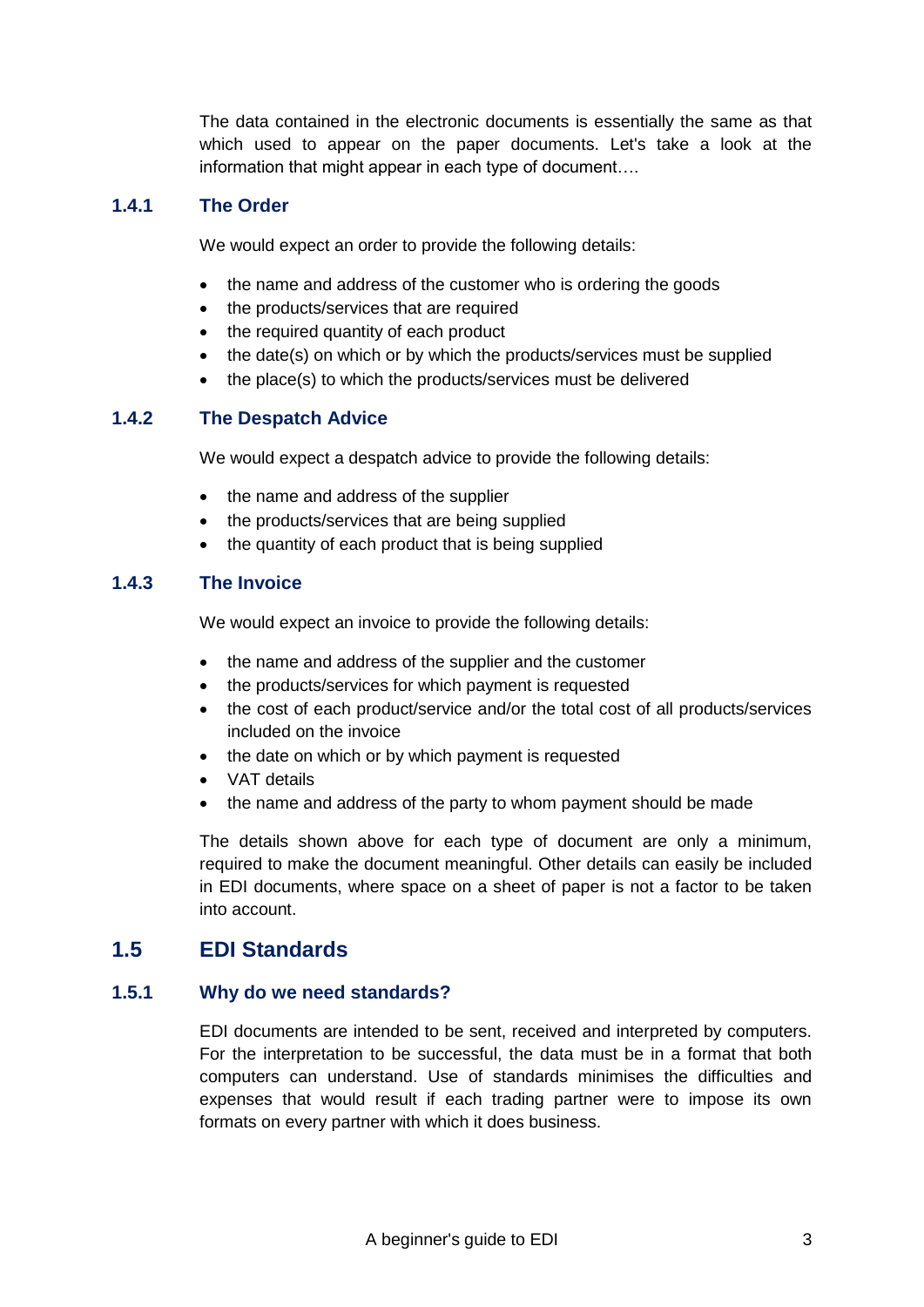#### <span id="page-9-0"></span>**1.5.2 Who writes the standards?**

A number of EDI standards bodies exist, whose purpose is to develop and maintain sets of EDI messages (in EDI terminology, an EDI document is usually referred to as a message). The standards bodies we shall refer to in this document are EDIFACT, ODETTE, EAN (and its members), VDA and ANSI. Each of these bodies has developed its own set of EDI messages.

#### 1.5.2.1 EDIFACT

EDIFACT (Electronic Data Interchange for Administration, Commerce and Transport) is the body which develops the United Nations rules for EDI. EDIFACT usually publishes a new set of EDI messages each year, incorporating any new messages and amendments to existing messages, and calls each of its yearly publications a Dictionary. Each dictionary is named according to the year of its publication, whether it is a draft version (D) or the definitive standard (S), and whether it is published in the first (A) or second (B) half of the year. So, for example, the dictionary named D96A is a draft standard published in the first half of 1996.

*Quite often, only the draft version of a dictionary is issued, but EDIFACT standards are so robust that they are as good as a standard version and, indeed, are used as such by many companies.*

#### 1.5.2.2 ODETTE

ODETTE (Organisation for Data Exchange by Tele-Transmission in Europe) is an organisation formed by and for the automotive industry. Originally it developed its own distinct set of messages but now only develops **subset**s of those EDIFACT messages used by the automotive industry.

*A subset is a smaller version of a full EDI standard, usually developed for a specific business sector.*

#### 1.5.2.3 EAN

EAN stands for European Article Numbering. The EAN association is an international standards body with members in individual countries. The members may develop their own EDI standards for use within their own country. The Tradacoms standard for the UK retail trade was developed in this way.

#### 1.5.2.4 VDA

VDA stands for Verband der Automobilindustrie (i.e. association of the automobile industry). The VDA is a standards body set up by the German automotive industry that has developed its own set of EDI messages for use in that industry. The VDA messages are not strictly EDI, because they do not have all the usual characteristics of EDI messages, but they are accepted as EDI messages by the UK automotive supply industry.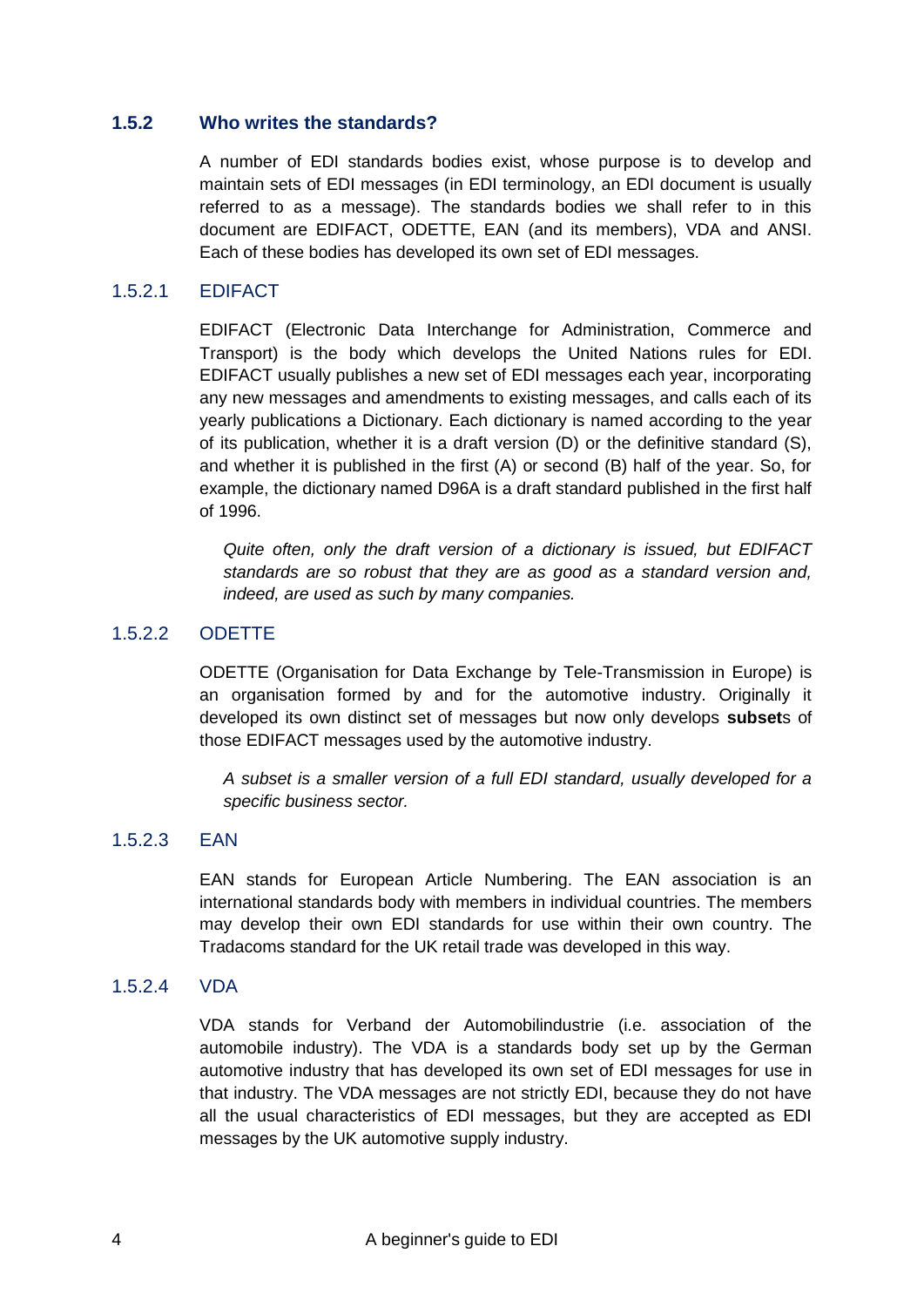#### 1.5.2.5 ANSI X12

ANSI stands for American National Standards Institute. ANSI X12 is an American standard, whose EDI messages are called Transaction Sets. This standard is rarely used in the UK.

#### 1.5.2.6 Company standards

Although the standards bodies above provide comprehensive standards that can be used by any company of the sector they were written for, it is often the case that individual companies adopt these standards but issue their own "Message Implementation Guidelines". These Guidelines usually state explicitly what information is to be contained within messages exchanged between the individual company and its trading partners. The result of this may be, for example, that a supplier who trades with two different automotive manufacturers may be required to send the same message type to both manufacturers, but that the contents of those messages will differ according to which manufacturer they are intended for.

#### <span id="page-10-0"></span>**1.5.3 Why are there so many standards?**

In the very early days of EDI, groups of partners would simply agree among themselves what data to send and how to position it in the file, but this soon became impractical as EDI grew in popularity.

At this point, groups of users with a common interest got together to develop the first standards. Such groups tended to be those from a common business background, such as the automotive or retail industry, and the standards they developed were intended for use specifically by their own industry. This stage saw the emergence of such standards bodies as ODETTE and ANA, which developed standards for the UK automotive and retail sectors respectively. At the same time, similar bodies were being established in other countries, such as VDA for the automotive industry in Germany.

Other standards bodies, such as EDIFACT, have developed standards that can be used by any industry.

#### <span id="page-10-1"></span>**1.5.4 What is an EDI message?**

An EDI message provides a means of transferring data electronically from one partner to another. Each EDI standard defines many different types of message. Each message is used for a different purpose e.g. the EDIFACT DELFOR message is used to place an order with a supplier, the EDIFACT DESADV message is used to inform a customer of a despatch that is on its way to him. Similar messages will exist under other standards.

Although each message has a descriptive name, such as Delivery Forecast or Despatch Advice, they each also have a shorter name such as DELFOR for Delivery Forecast and DESADV for Despatch Advice. Usually this is an abbreviation of their descriptive name, as in the examples given, but some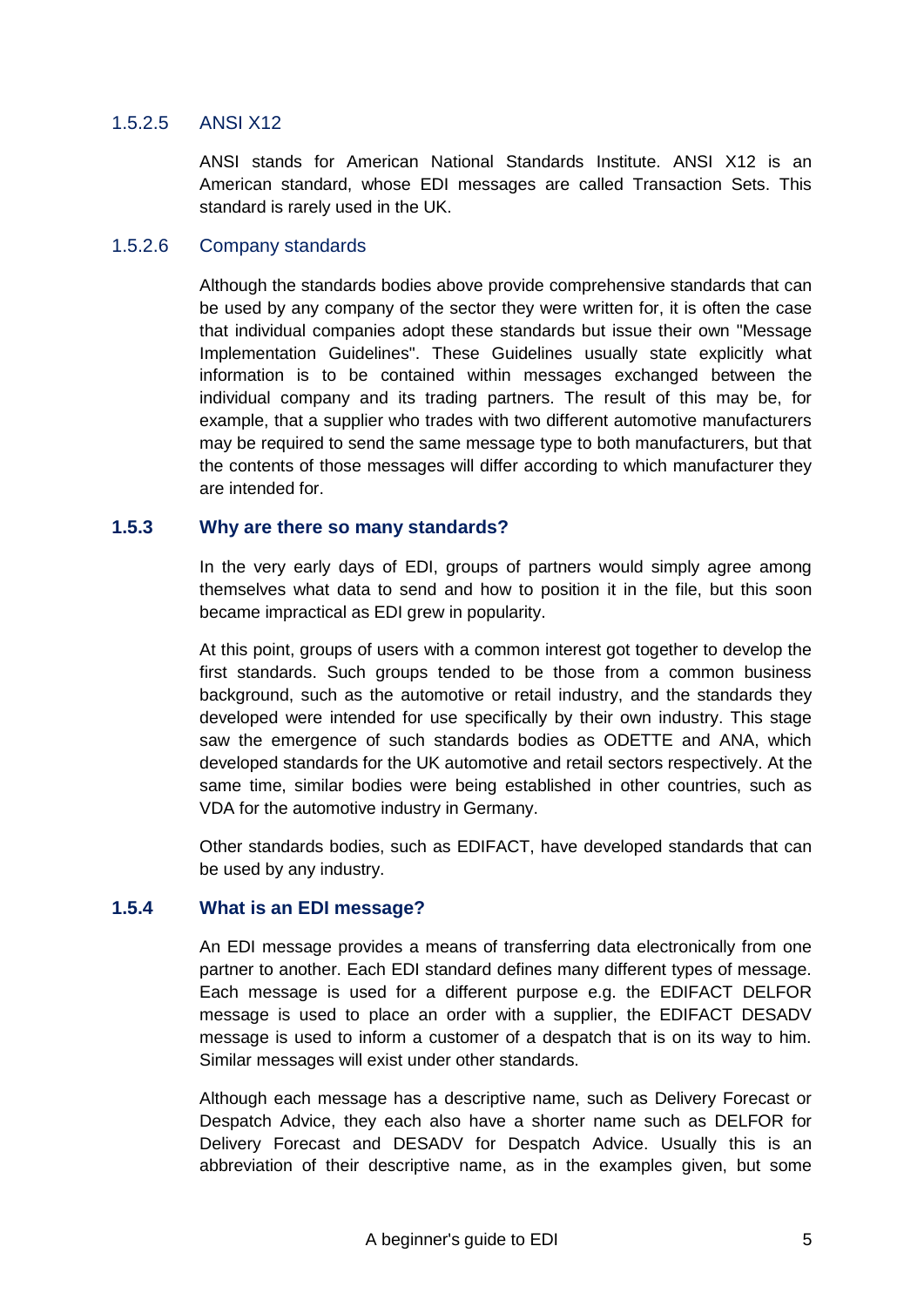standards, such as VDA and ANSI X12, use numbers for their naming convention.

#### <span id="page-11-0"></span>**1.5.5 How do I read an EDI message?**

An EDI message is, essentially, a computer file containing structured data. Usually it will contain characters which separate one piece of data from the next, but never any explanations of what the data represents. The standards explain fully what data may be transmitted in each document, and how the data is to be laid out in the file. If the standards are adhered to, then all partners using the same standards can decipher the data.

First of all, the recipient should know beforehand which EDI messages he can expect to receive from his trading partners. This information is usually provided during initial trading agreements between the customer and supplier. It is usually the customer who dictates which standard is to be used, which messages from that standard will be exchanged, and what data is to be transmitted in those messages.

Secondly, there is information within an EDI message that indicates which EDI standard was used to create it. Armed with the knowledge of which standard is being used and which message from that standard has been received, it is possible to use the message standard to read the message.

Fortunately, as a user of DARWIN you do not need to know how to decipher the contents of an EDI message, as all the hard work is done behind the scenes by the software itself. But for those people who are interested, there follows a brief description of what makes up an EDI message.

#### <span id="page-11-1"></span>**1.5.6 EDI message example**

Each message is made up of a number of "segments", and each "segment" is made up of a number of "elements" and, sometimes, "composite elements". Let's take a look at these different components of a message.

Below is a sample Odette standard DELINS (Delivery Instruction) EDI message. Some of the data has been coloured as it is referred to in one of the sections below.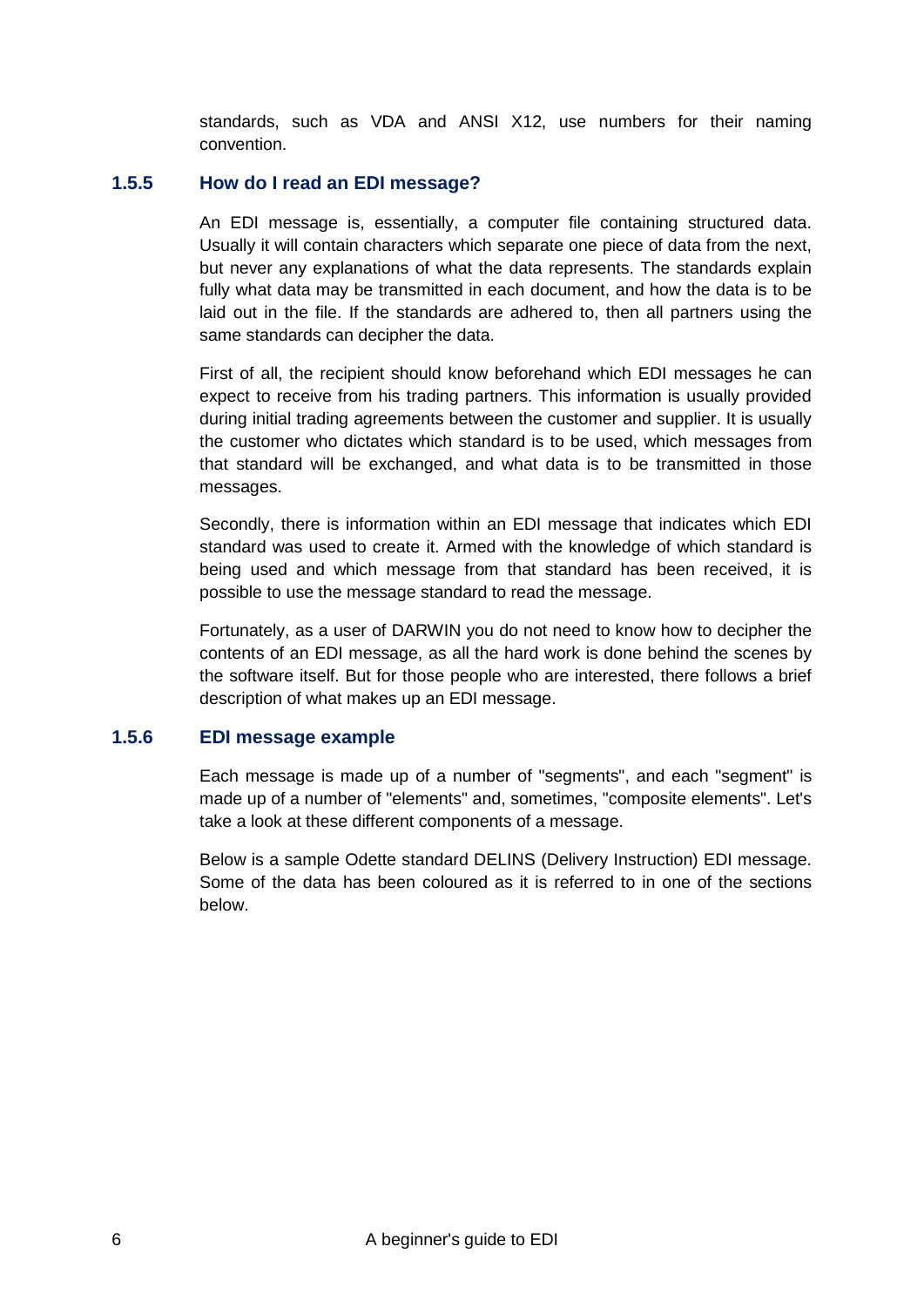

Normally, any EDI message would consist of a long unbroken stream of data, but for illustration purposes the message above is shown with each "segment" on a new line.

As you can see, the data in this message looks pretty meaningless, so let's break it down to show how it can be deciphered.

#### 1.5.6.1 Separators

Each segment in this message is separated from the next by a ' character (single quote). In the illustration, this separator character appears at the end of each line.

The + signs and : characters are used throughout this message to separate one piece of data from the next within a segment.

#### 1.5.6.2 Segments

Segments are used as a way to break up the information within an EDI message and to give the information some structure. Below is an illustration of the hierarchical structure of the Odette DELINS message. Each of the hanging rectangles represents one of the segments in the message.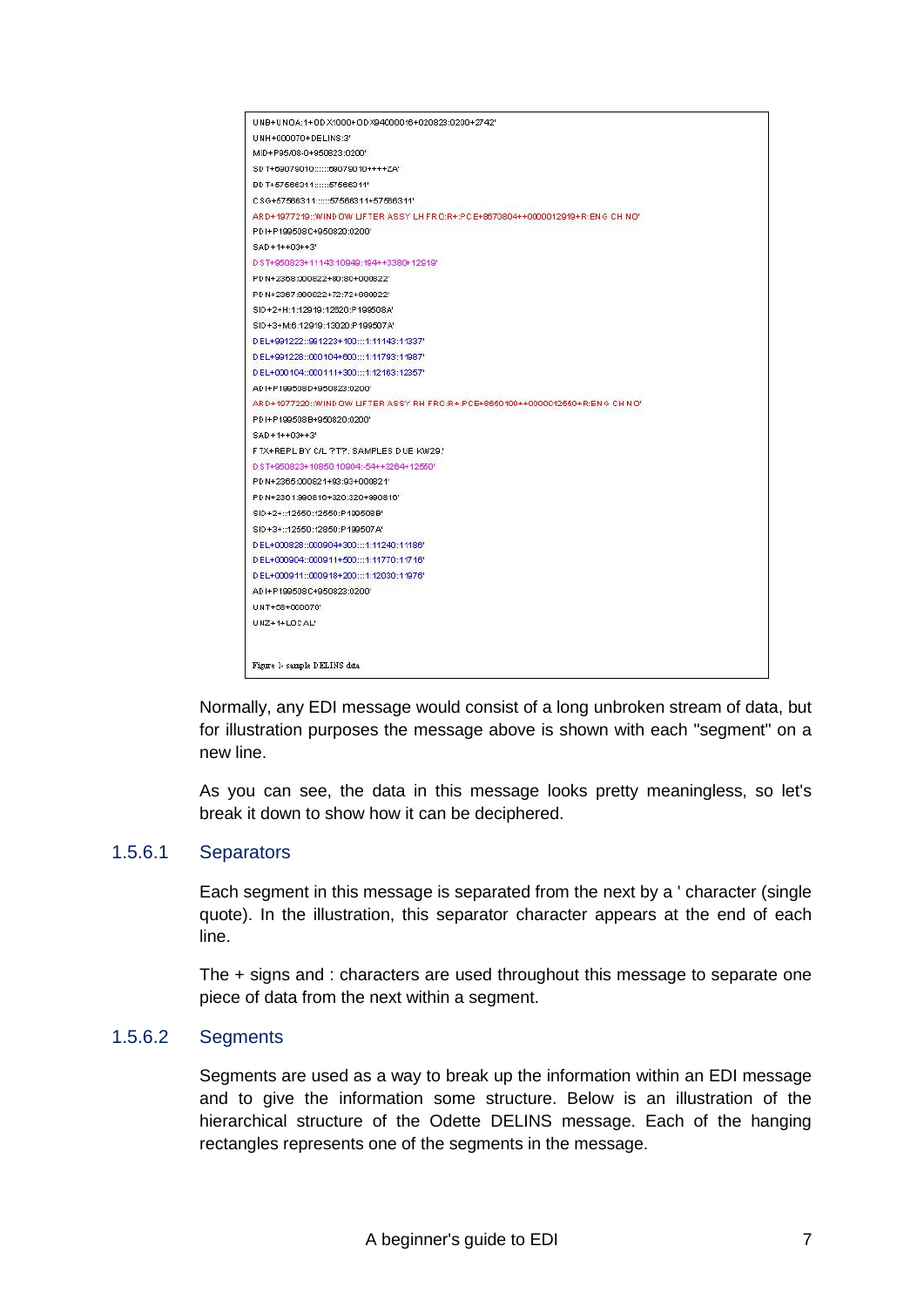#### 1.5.6.3 Message hierarchy



This diagram shows each of the segments that can make up a DELINS message, from the MID segment at the beginning to the FTX segment at the end.

You will note that the segments UNB, UNH, UNT and UNZ from the beginning and end of the sample DELINS message are not present in the hierarchy diagram. This is because they are "service segments", which must occur with all message types, and so are not normally included in a message hierarchy diagram.

A segment that is above another segment in the hierarchy is known as a parent segment. A segment that is below another segment in the hierarchy is known as a child segment

The name of a segment usually gives an indication of its contents, so MID means Message Information Details, SDT means Seller Details and ARD means Article Details for example.

Standards other than Odette will use different names for their segments and will structure their messages differently, but the principles are the same for any standard.

*One exception is the VDA standard, which is described in a separate section of its own.*

Some of these segments are mandatory i.e. they must be used in order to create a valid DELINS message. This is indicated by the letter 'M' in the bottom left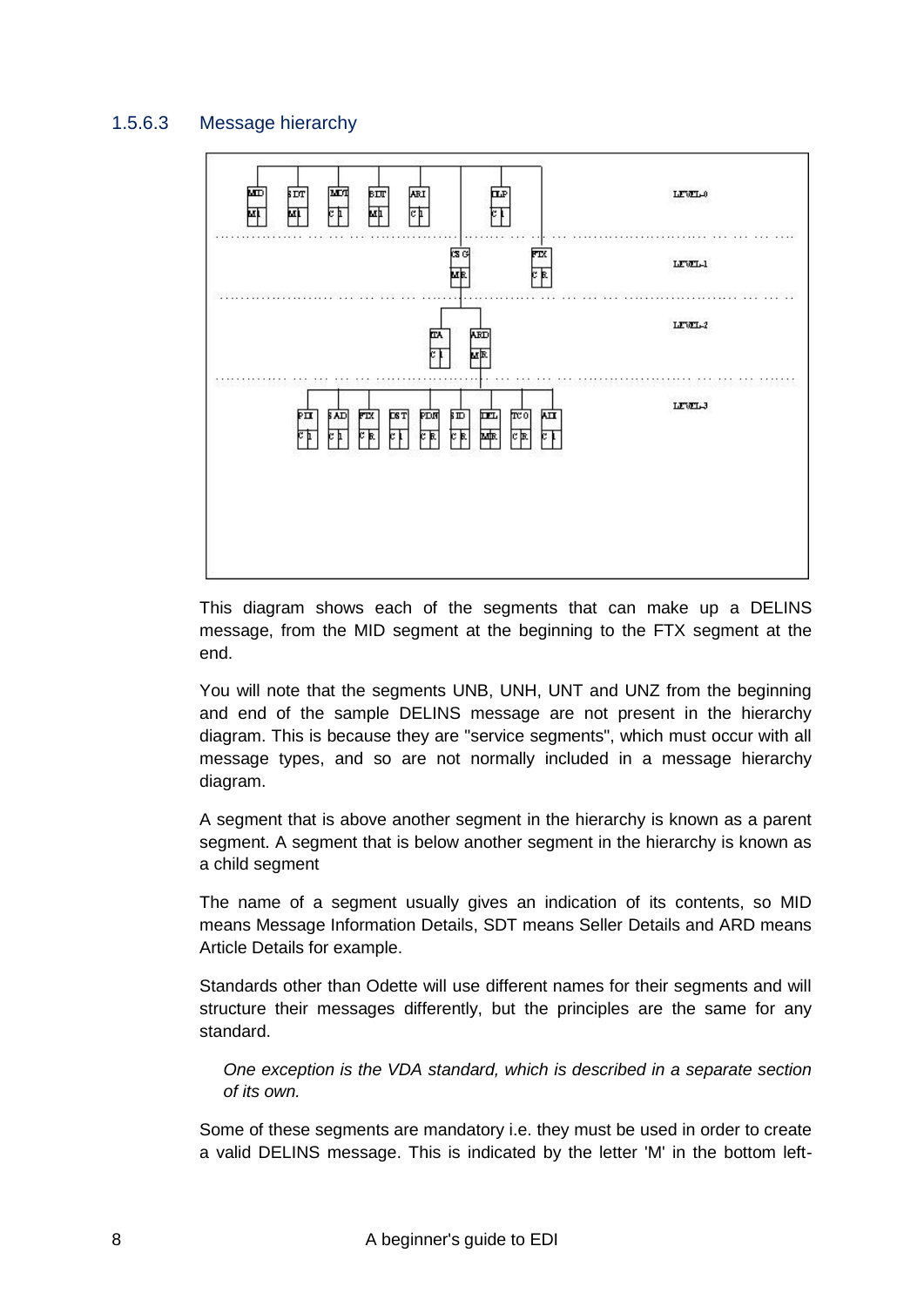hand corner of the segment. A letter 'C' (meaning conditional) in this position indicates that the segment may be left out of the message.

Some of the segments may only be used once *in their hierarchical position* in a DELINS message (indicated by the number '1' in the bottom right-hand corner of the segment); others may be used several times, indicated by the letter 'R' (for repeatable) in the bottom right-hand corner of the segment.

Any repeatable segment that has other segments below it in the hierarchy may not be repeated until the mandatory segments below it have been used.

Any non-repeatable segment can be used again in the message, but only once its parent has been used again. So, in the sample message above, the DST segment can be used once after each ARD segment.

The segments must only be used in the order shown in the hierarchy, but, as stated above, conditional segments may be omitted.

If you look at the diagram showing the sample DELINS data above, you can see that the ARD segment occurs twice, but each occurrence has to be followed by (at least) the mandatory segments below it in the hierarchy.

On the other hand, you can see that the DEL segment is repeated several times in succession. This is permitted because it is a repeatable segment and has no child segments.

The hierarchy is basically describing the following situation:

The segments on the top row of the hierarchy are only allowed to occur once per message. These segments include Seller Details (SDT) and Buyer Details (BDT), so only one Buyer and one Seller are permitted in any one DELINS message.

The MID, SDT and BDT must be present in the message.

They must be followed by a CSG segment, which gives details of the Consignee (the company to which goods are to be sent).

The CSG segment must be followed by an ARD segment, which gives details of an article that is being ordered by the Buyer.

The ARD segment must be followed by at least one DEL segment, which gives details of the quantity of the article to be delivered and the date on which they are to be delivered. The ARD segment may optionally be followed by any of the other segments at the same level as the DEL segment, provided they are used in the same order as shown in the hierarchy diagram, with segments on the left appearing before those to the right.

After the DEL segment (and optionally the TCO and ADI segments), another ARD segment or CSG segment may be used.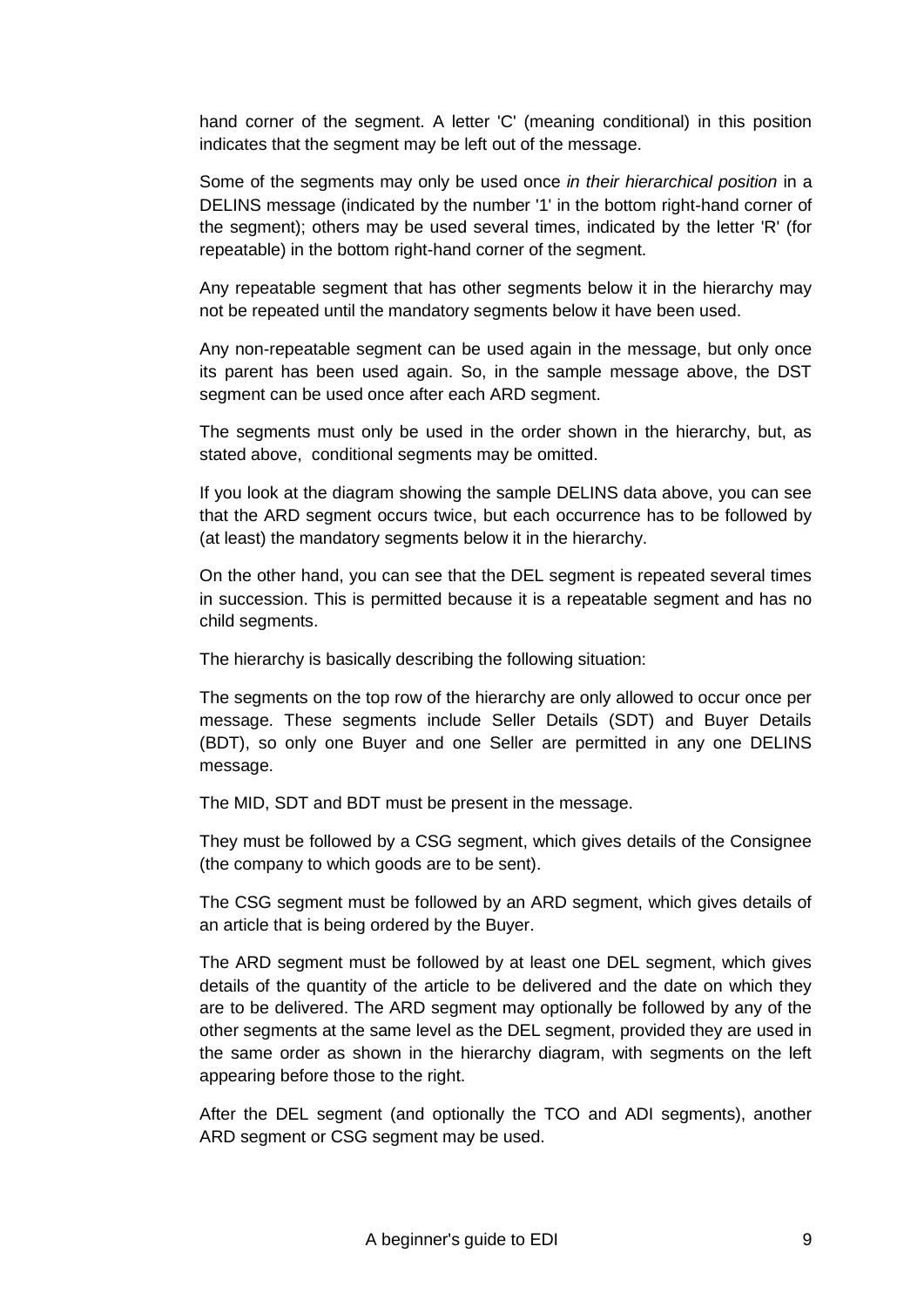The data within each segment has a logical connection. For example, one segment might contain the name and address details of a trading partner, while another might contain details relating to a product. Depending on the standard in use, data within a single segment may be meaningful on its own or may need other segments to give it meaning.

The first segment in the sample message is the UNB segment.

UNB+UNOA:1+ODX1000+ODX94000016+020823:0200+2742'

Knowing that the + signs and : characters are data dividers, you can now see that this segment contains eight distinct pieces of data.

The first segment of an EDI message always contains addressing information (in this case ODX1000 is the coded address of the sender of the message and ODX94000016 is the coded address of the intended recipient of the message).

The first segment also contains the date and time at which the message was created (in this case 020823:0200 represents 2.00am on  $23<sup>rd</sup>$  August 2002), and a unique message identification number (in this case 2742). This allows for traceability if any queries arise in relation to specific messages.

In this particular message, the second segment (UNH) provides the key to the standard that was used to create this message.

#### UNH+000070+DELINS:3'

This gives us a message reference number (000070) and tells us that the message type is DELINS and that the DELINS version (equivalent to issue number) is 3.

If we were to take another example of a UNH segment, such as the one that follows, we can see a little extra information.

UNH+1+INVRPT:D:97A:UN'

The last data element in this segment (UN) tells us that the standard that was used is from the UN EDIFACT dictionary. The particular standard is the draft standard published in the first half of 1997 (D:97A) and the particular message from this standard is INVRPT. If we were to check the standard, we would find that INVRPT is the name of the Inventory Report message.

#### 1.5.6.4 Elements

Each + sign indicates the start of a new element, either a simple or composite element.

Each : character indicates the start of a sub-element of a composite element.

A simple element is the smallest meaningful part of an EDI message.

A composite element is a set of two or more simple elements that have been grouped together because they have a logical connection. Examples might be a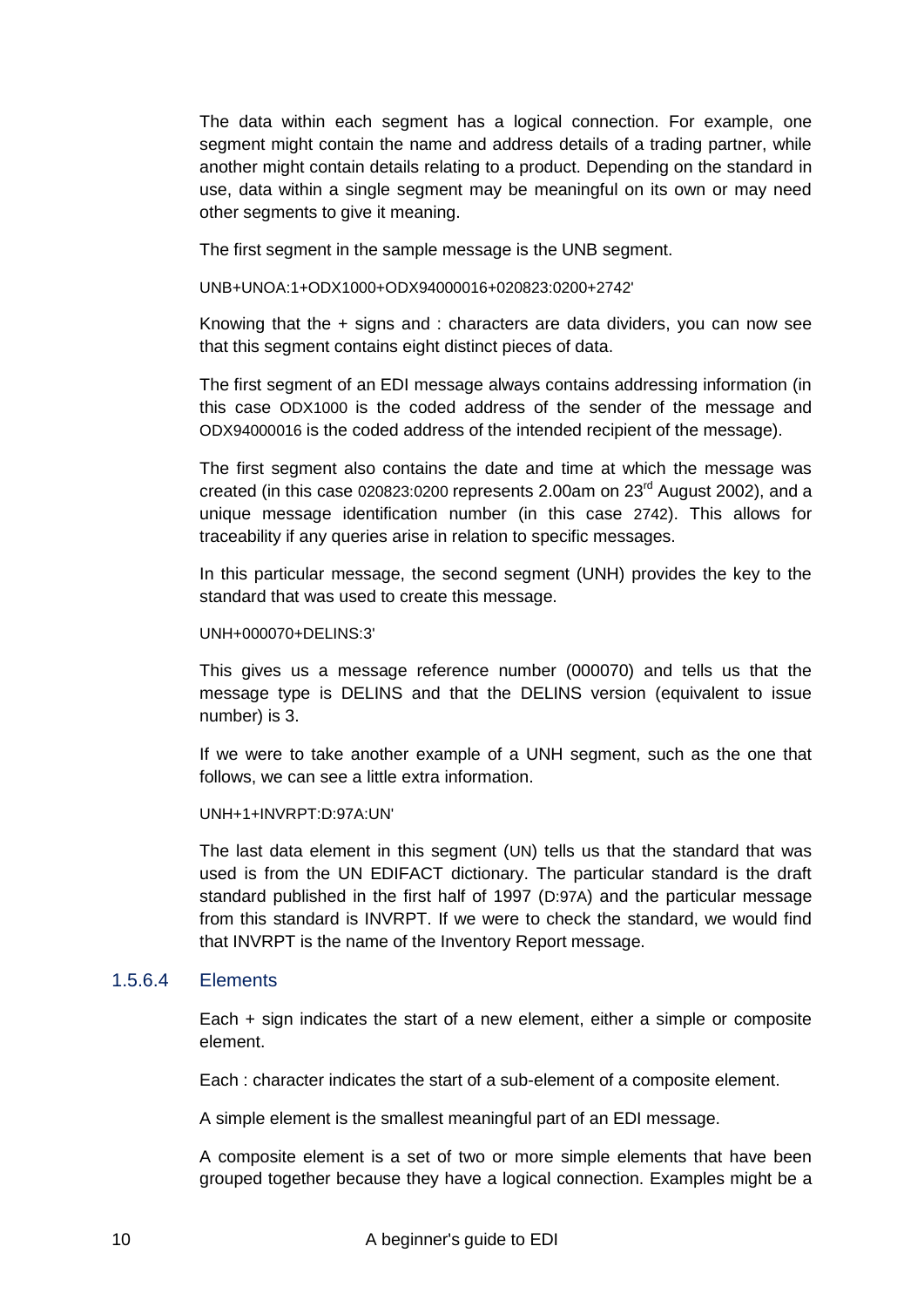date and time, or several lines of an address. These simple elements are then termed sub-elements of the composite element.

The first data element in each segment is the name of the segment. In this case the first data element of the first segment is UNB.

UNB+UNOA:1+O09321234567+O09329876543+980430:2215+2742'

This segment contains the following elements:

UNB - Simple element

UNOA:1 - Composite element

O09321234567 - Simple element

O09329876543 – Simple element

020823:0200 - Composite element (date and time)

2742 - Simple element

There is little point in going through the remainder of this message in detail. It is enough to know that each message contains segments that must appear in a specific sequence and that each segment contains specific data in a specific sequence.

This can be illustrated by the following segment:

LIN+++090502782:IN'

The standards state the sequence in which data must appear in the segment. However, it is usually the case that not all data in a segment has to be provided. Where data is not provided, the segment must still show the correct position of the data that is provided. This is achieved by using the element dividers to show that data is missing. So, in the example above, there are two missing elements (shown by the extra two + signs) before the actual data.

In an EDIFACT message, the data is usually given meaning by a code. For example, the following segment contains only one item of business data – the string of characters 090502782.

#### LIN+++090502782:IN'

The segment name LIN indicates that this segment contains Line Item information. The code IN at the end indicates that 090502782 is the Buyer's Item Number.

Nobody could possibly know what information in a segment represents unless they have access to the standards used to create the message, but the good news is that you do not need to know, as DARWIN will take care of this.